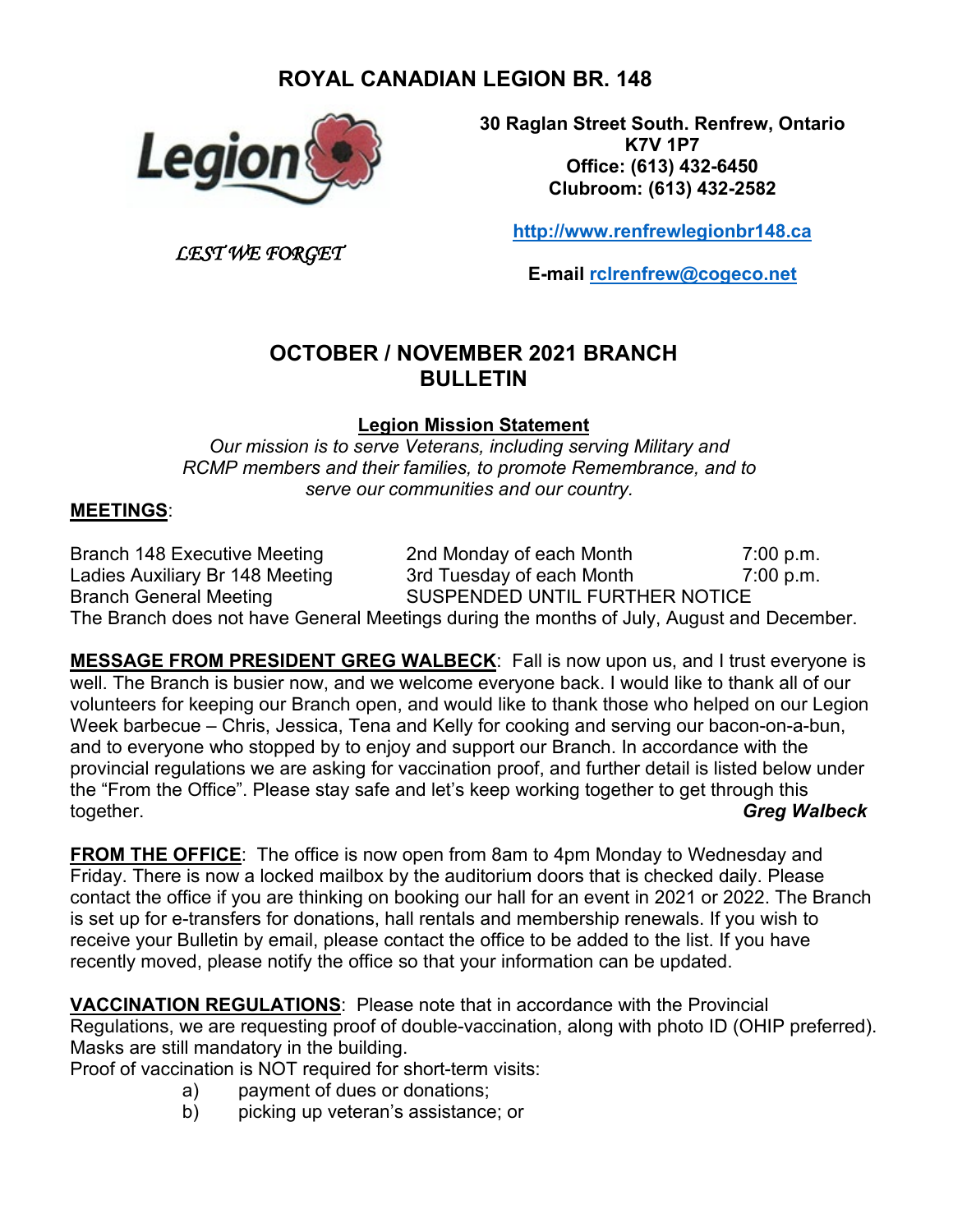c) stopping in to only use the washroom. If you are not vaccinated and wish to stay at the Lounge, you may enter masked to purchase a drink, however, you must sit outside. Please keep our seniors and veterans safe.

#### **UPCOMING DATES**

Bill Debenham Memorial Mixed Doubles Dart Tournament Saturday, October 23, 11 am Contact Greg Walbeck at 613-432-4246 for more information or to register your team Proof of Vaccination Required and all Covid Protocols in Effect **Maximum of 32 teams**

Mondays Renfrew Legion Seniors Darts, 1pm Ladies' Darts, 7pm, starting Sept. 20 Tuesdays Foot Care Clinic, twice a month Saturdays Weekly entertainment and Meal - please check our Facebook page or our website, listen to Valley Heritage Radio Coming Events, or call the Branch for more information

LAST POST: Our Deepest sympathy is expressed to the family of Associate Member Dorothy "Dot" Bourdeau. If you hear of a member passing away, please contact the office and let the Secretary know so that we can be sure to include them in the next bulletin.

> "They shall grow not old, as we that are left grow old. Age shall not weary them, nor the years condemn. At the going down of the sun and in the morning We will Remember Them."

**GREETINGS TO OUR HOUSEBOUND MEMBERS**: A warm hello to all of our members who are

| unable to visit the Branch:    |                                                             |
|--------------------------------|-------------------------------------------------------------|
| <b>Bonnechere Manor</b>        | Dan Deslaurier, Olga Llewelyn, Louise Snow, Elwood Stafford |
| Mirimichi Lodge                | Cecil Code                                                  |
| The Grove, Arnprior            | <b>Ben Kane</b>                                             |
| <b>Island View Retirement:</b> | <b>Bernadette Lacourse</b>                                  |
| <b>Groves Park Lodge</b>       |                                                             |
| <b>Quail Creek</b>             | Ann Hisko                                                   |
| At home                        | <b>Ruth Purdie</b>                                          |

If you know of someone who should be included, please contact the office and let the Secretary know so that we can be sure to include them in the next bulletin.

**PROPERTY:** Thank you goes out to Comrade Robert Goodeagle for cutting the grass this summer, and also for painting the fire escape. *Tim Megrath, Property Co-Chair*

**WAYS & MEANS**: Friday and Saturday draws are doing well. Thank you to all volunteers. *Richard Fitzsimmons, Ways & Means*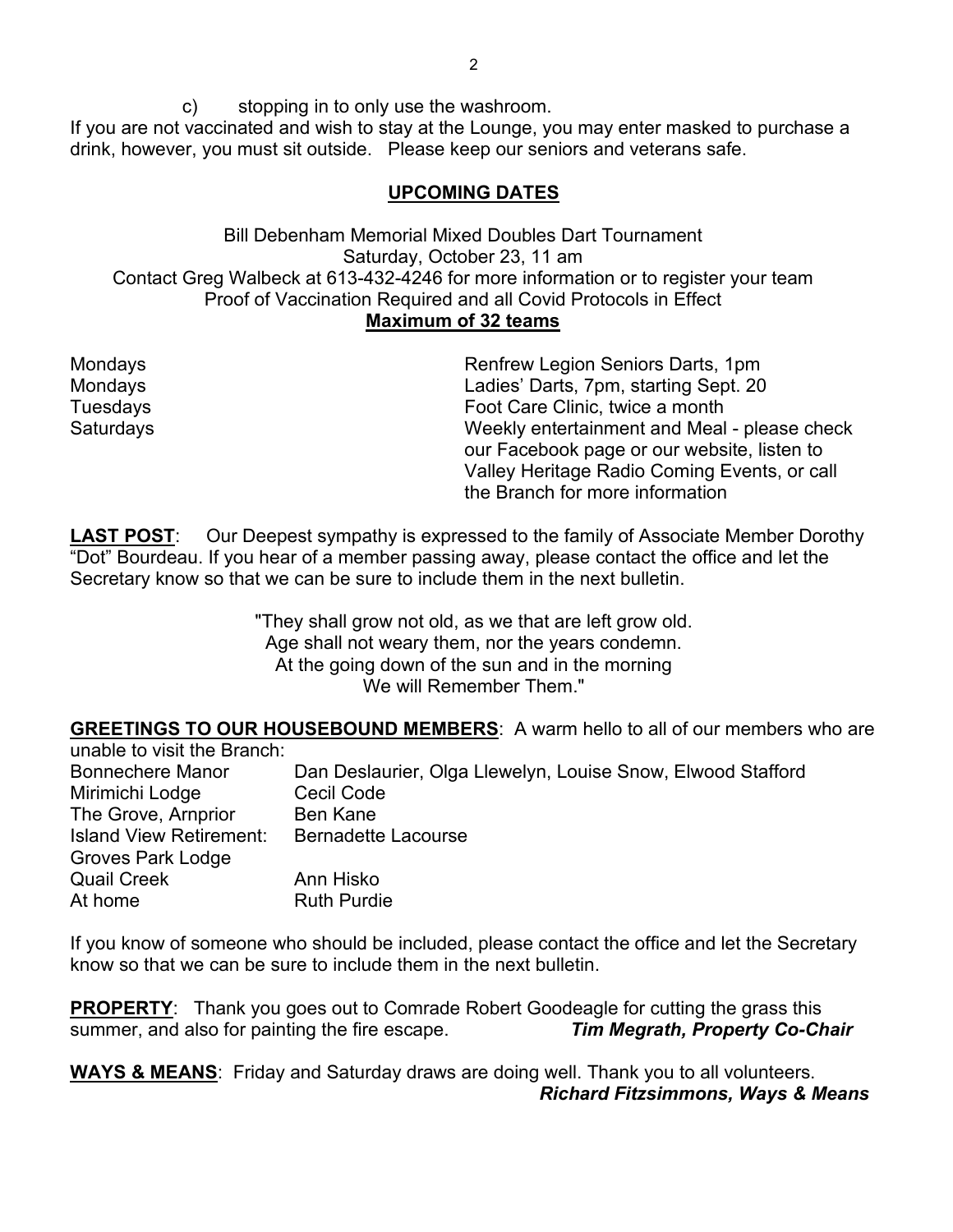**YOUTH EDUCATION**: The Youth Remembrance Poster/Literary Competition will be hosted in November 2021. Entry forms are available in the branch office or online at [www.on.legion.ca.](http://www.on.legion.ca/) Entries with attached entry forms are due by Friday November 12 at 4:00pm and can be dropped off at the main office at the Branch. For additional information, contact Jo-anne at [joannecaldwell524@yahoo.ca.](mailto:joannecaldwell524@yahoo.ca) *Jo-anne Caldwell, Youth Education Chair*

**POPPY:** We are still waiting specific information from Dominion Command regarding the 2021 Poppy Campaign, however, it has been suggested that the Poppy Campaign will be the same as 2020. Please watch our Facebook page and our website for further information as soon as it becomes available. Thank you for your continued support for our veterans in our community. *Bruce Ferguson, Poppy Chair*

**MEMBERSHIP**: It's that time of the year for your membership renewal, and the renewal stickers for 2022 are in the office. Just a reminder to members who may have forgotten to renew your 2020 or 2021 dues, they can still be paid at the office or in the Lounge. Memberships may also be renewed online. *Robert Marsh, Sergeant at Arms and Membership Chair*

**SCOUTS:** 1<sup>st</sup> Renfrew Scouting has started their meetings, and we have moved our meeting place to the Renfrew Armouries, Mondays at 6:30pm. For anyone interested to be a Leader or would like to register their youth go to myscouts.ca. Masks are mandatory while inside. We will be following Covid protocol. Come out for a great adventure. *Yours in Scouting, Susan Fleming*

**SPORTS**: There has been no change in Legion or Zone Sports – as per Dominion Command, no pool or card parties are allowed, for now. I am hoping this will soon change, as Command will be looking into this in October/November. We will be holding the 1<sup>st</sup> annual Bill Debenham Memorial Mixed Doubles Dart Tournament on October 23, and are hoping to hold some fun dart nights in the fall, as darts are permitted. Please watch our Facebook page or webpage for any upcoming events. *Greg Walbeck, Sports Chair*

**ENTERTAINMENT:** Our entertainment and Saturday meals are going well, and many thanks to everyone who has volunteered food or their time and thank you to everyone who has come to the Branch on a Saturday evening for a homemade dinner and to enjoy great entertainment. At the moment, we are limited to 65 people in the Hall, and dancing is now allowed, while wearing a face covering. Please watch our Facebook page, our website or listen to Valley Heritage Radio Coming Events for upcoming events. *Fran Godin, Entertainment Chair*

**RENFREW SILVER SENIORS**: On September 14, the Renfrew Silver Seniors presented Hospice Renfrew with a \$2,000.00 donation, in memory of passed Executive members Pat Kilby,



Emily Harper, Bert & Joan Miller, and all other passed members.

In the back row: Silver Seniors members Gerry Letang and Judy Letang, Marjorie Joly (Executive Director, Hospice Renfrew), Renfrew Legion 1<sup>st</sup> Vice-President Bruce Ferguson, Renfrew Legion 3rd Vice-President Tena Miller and Silver Seniors member Ron Kilby.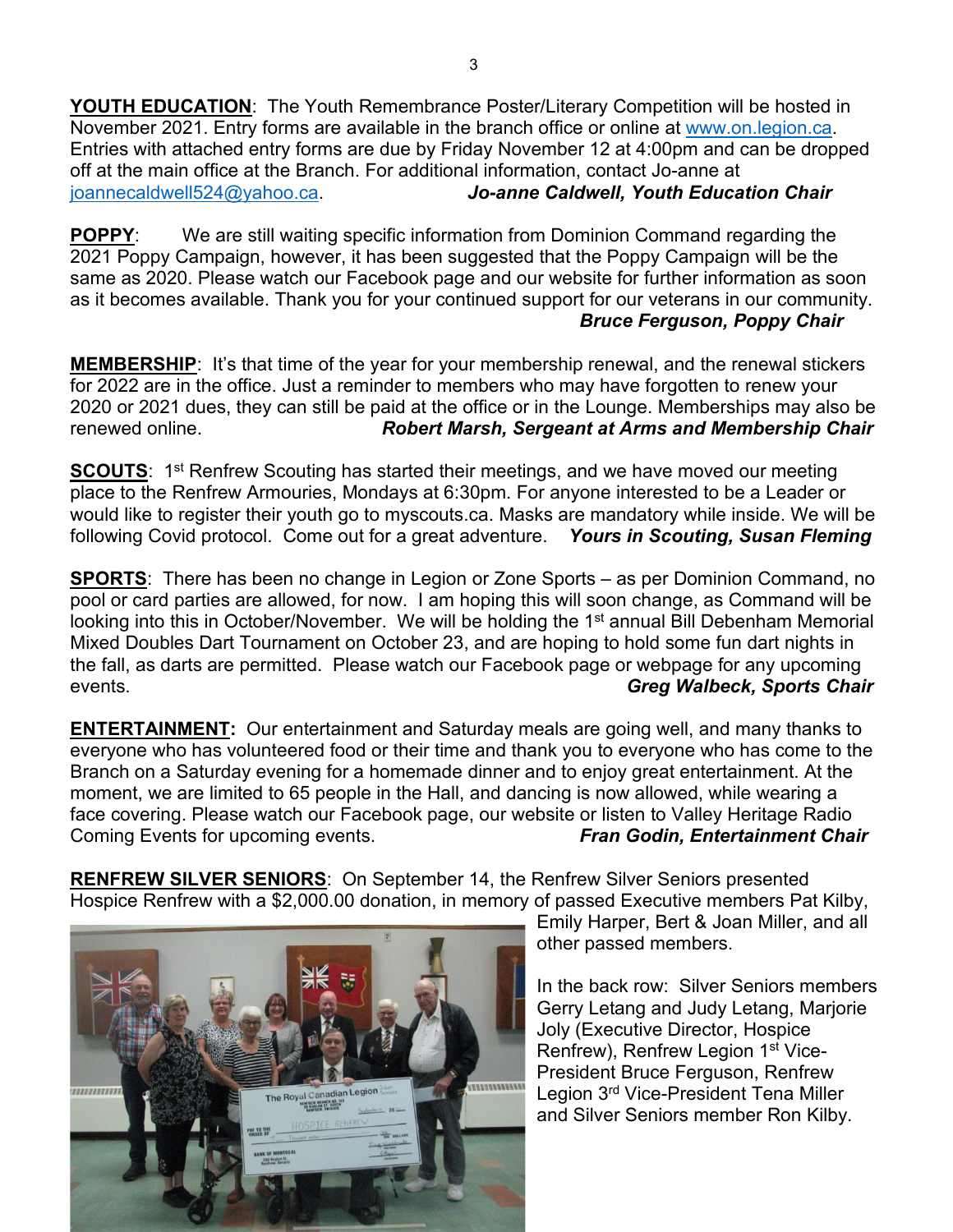Front Row: Margaret Pountney, Renfrew Silver Seniors President Irene Rosebrugh, and Renfrew Legion President Greg Walbeck. Due to declining membership and Covid-19 closure, the Renfrew Silver Seniors closed on August 17, 2021.

**RENFREW LEGION SENIORS DARTS**: The Renfrew Legion Seniors have commenced their darts every Monday at 1pm in the Hall. Please note that proof of vaccination is required, and contract tracing is in effect. Come out for an enjoyable afternoon with friends.

**BURSARY**: Our Branch Bursary Program is now completed for this school year. The Provincial Bursary program is now open for 2021/2022 academic year. Applications are available in the Legion office or by referring to the Provincial website,www.on.legion.ca and clicking on Student Bursary – reminder completed applications must be mailed to Ontario Command. It was brought to our attention the communication between the statuses of the application is with provincial headquarters Bursary Secretary and the student themselves. It is the responsibility of the student to apply and follow up. *Ella Box, Bursary Chair*

### **100TH ANNIVERSARY OF THE POPPY**:



We have been surprised with the amount of poppies that we have received for our project – our last count was 1,128, and more coming in! A great thank you to Quail Creek Retirement Home and to the Golden Age Community Centre for their "poppy groups", and a thank you to everyone who contributed to this cause! We are in the process of creating our hangings for the Branch, and if you are interested in volunteering an hour or more to help, please call the office at 613-432-6450 and leave your name and number. If you are also thinking of making some poppies, it's not too late! Pattern copies can be picked up at the office.

We are grateful for the wonderful ladies at Quail Creek (Merle, Sheila, Gabrielle, Liz, Marguerite, and Sadie (missing from photo)) contributed to the Poppy Project. These Ladies crafted 155 Poppies for the Legion to help them reach their goal for the 100th anniversary of the Poppy. Accepting the 155 poppies on behalf of the Branch is Comrade Ella Box.

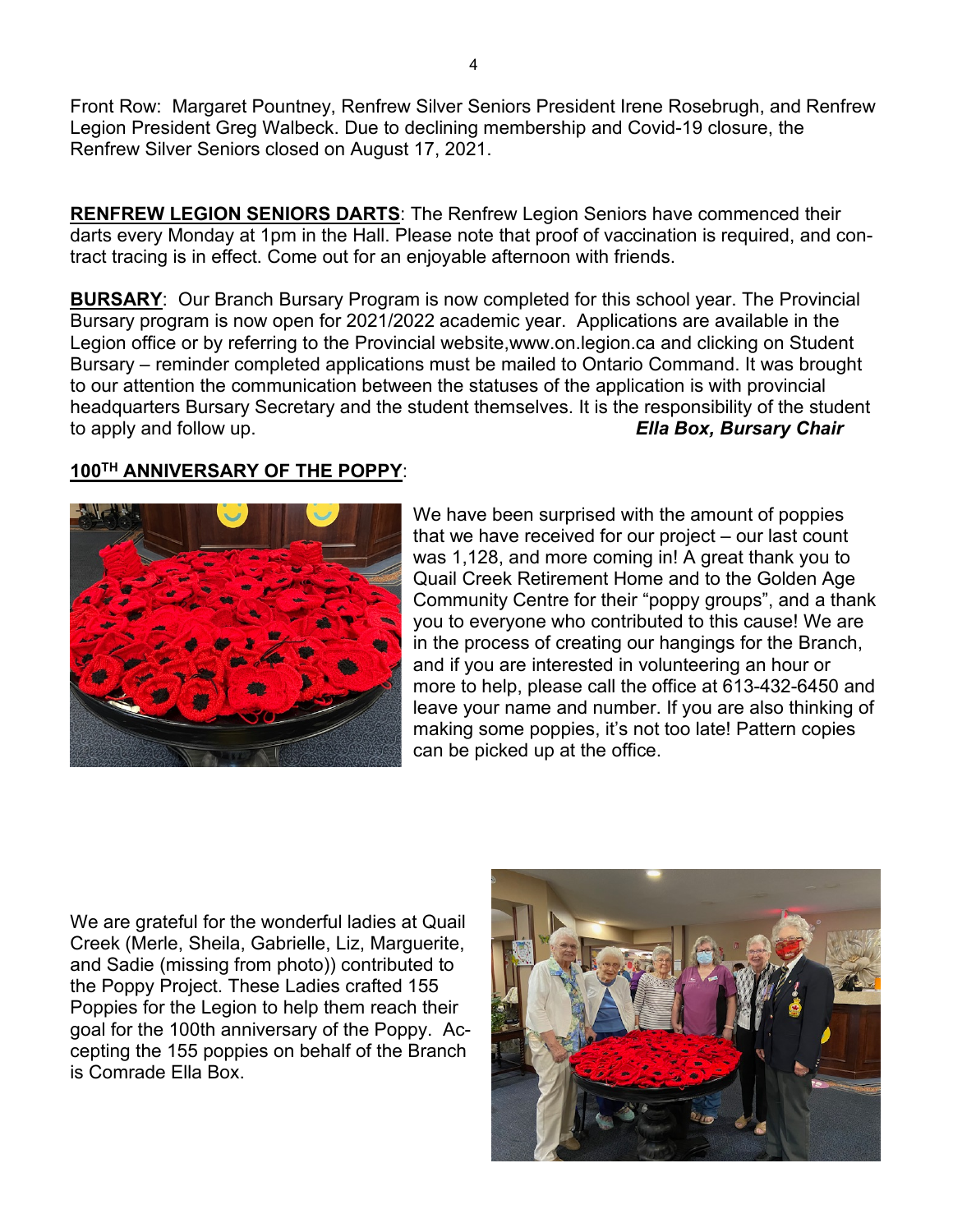**CONSTITUTION & LAWS & RESOLUTIONS**: At the recent Dominion Convention, Delegates discussed a wide variety of resolutions to further the Legion's mission and support the organization. These are some of the resolutions passed to support Veterans, Seniors and Communities. "Elimination of the Marriage over 60 Clause", recommend to VAC to implement the Veterans Survivors Fund immediately. "Strongly advocate to extend the eligibility of VAC Contract Beds to include all Canadian Forces Veterans", that legislation be enacted to re designate all vacant Preferred Admission Beds to allow immediate placement of all waiting Veterans in LTC facilities and that those facilities be in the area close to the Veterans normal residence.

#### *Ella Box*

**PUBLIC RELATIONS**: The Branch is settling back into a routine, and it is nice to see the Branch busy again. As everything can "change on a dime" during this pandemic, please keep our October & November calendars handy for information, and feel free to review our Facebook page (Royal Canadian Legion Br. 148 Renfrew) or our website [\(www.renfrewlegionbr148.ca\)](http://www.renfrewlegionbr148.ca/) for current information. *Debbie McDermid, PRO*

**MILITARY SERVICE RECOGNITION BOOK** Volume #8 has been finalized; we should soon receive copies to be distributed to area schools and libraries. Ontario Command is now accepting submissions for Volume 9. Submission forms are available from the Legion office or Ontario Command website. Submission forms must come to the Branch to be verified for correctness and completeness. Comrade Goebel is requesting the support of all Branch members to assist in seeking out submissions for the upcoming issue. Fenety Marketing is the publishers of these books and once again will be conducting a telephone appeal to private citizens and business communities through Ontario. All proceeds raised from this project will continue to be used to assist various Veteran Transition Programs supported by Ontario Command. Anyone needing assistance with your submission, contact Ella @ 613-432-6049.  *Ella Box*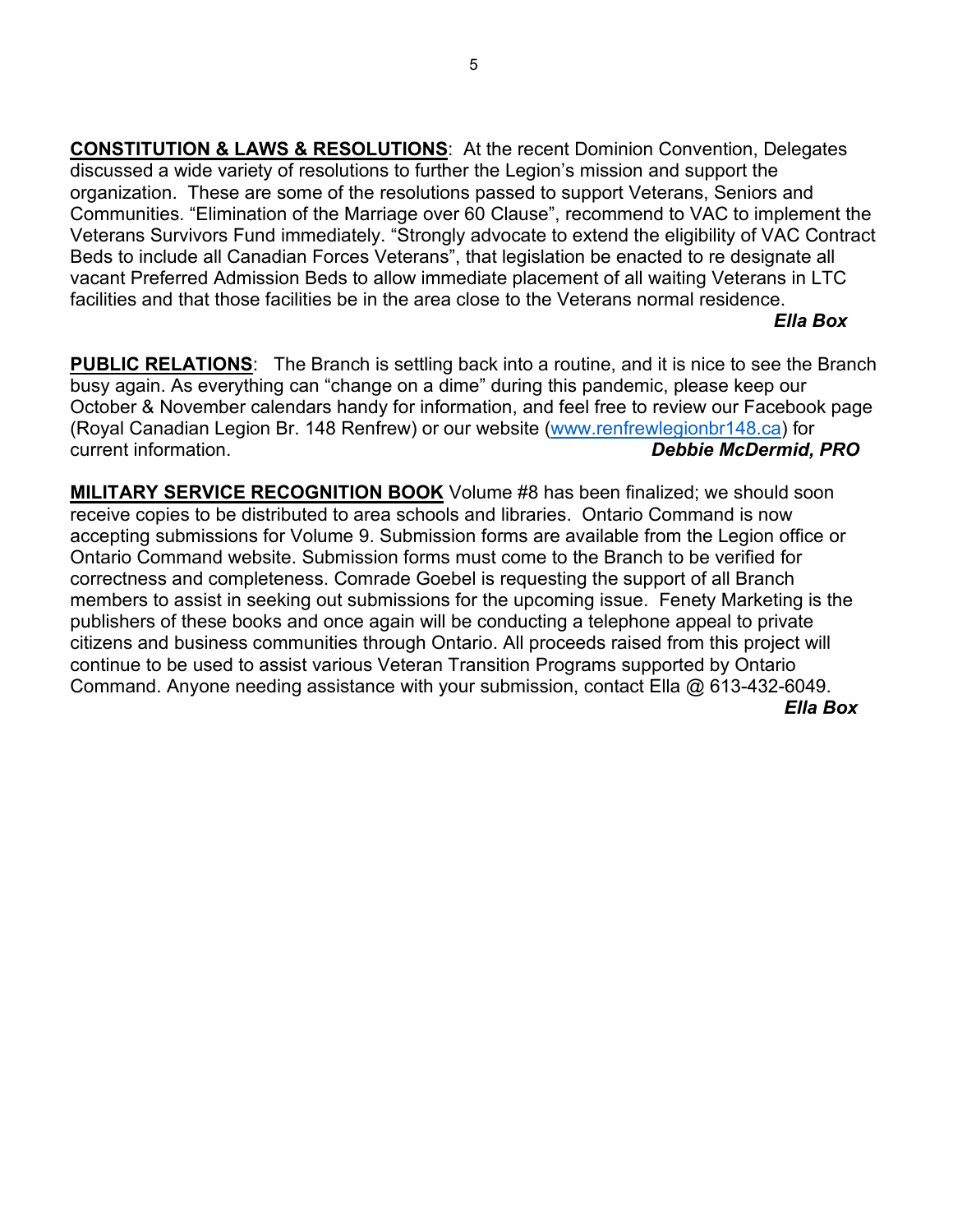| October 2021                                                                                                                               |                                                                                  |                                                             |            |                                                                         |                                      |                                                                                                              |  |  |  |  |
|--------------------------------------------------------------------------------------------------------------------------------------------|----------------------------------------------------------------------------------|-------------------------------------------------------------|------------|-------------------------------------------------------------------------|--------------------------------------|--------------------------------------------------------------------------------------------------------------|--|--|--|--|
| <b>Sun</b>                                                                                                                                 | <b>Mon</b>                                                                       | <b>Tue</b>                                                  | <b>Wed</b> | <b>Thu</b>                                                              | Fri                                  | <b>Sat</b>                                                                                                   |  |  |  |  |
|                                                                                                                                            |                                                                                  |                                                             |            |                                                                         | 1                                    | 2<br>Hall Booking - no<br>Entertainment                                                                      |  |  |  |  |
| <b>3 MENTAL HEALTH</b><br><b>AWARENESS WEEK</b><br>Main Hall: Valley<br>Grace Ministry, 2-<br>4pm                                          | 4<br>Legion Seniors<br>Darts, 1pm                                                | 5<br>Hall: Foot Care<br>Clinic                              | 6          | 7<br>Hall: Ladies'<br>Darts, 7pm                                        | 8                                    | 9<br>Hall<br>Entertainment:<br>Good Time Heart,<br>4pm<br>Meal:<br>Shepherd's Pie<br>and Dessert,<br>\$10.00 |  |  |  |  |
| 10 WORLD MENTAL<br><b>HEALTH DAY</b><br>Main Hall: Valley<br>Grace Ministry, 2-<br>4pm                                                     | $11$ THANKSGIVING - $12$<br><b>BRANCH CLOSED</b><br>Legion Seniors<br>Darts, 1pm | Hall: Joint<br>Executive<br>Meeting, 7pm                    | 13         | 14 VAN DOOS<br><b>ANNIVERSARY (1914)</b><br>Hall: Ladies'<br>Darts, 7pm | 15                                   | 16<br>Hall Booking - no<br>Entertainment                                                                     |  |  |  |  |
| 17 INTERNATIONAL<br><b>DAY FOR THE</b><br><b>ERADICATION OF</b><br><b>POVERTY</b><br>Main Hall: Valley<br><b>Grace Ministry, 2-</b><br>4pm | 18<br>Legion Seniors<br>Darts, 1pm                                               | 19<br>Hall: Foot Care<br>Clinic<br>Hall: LA meeting,<br>7pm | 20         | 21<br>Hall: Ladies'<br>Darts, 7pm                                       | 22                                   | 23<br>Hall: Bill<br>Debenham<br><b>Memorial Dart</b><br>Tournament<br>(no<br>entertainment)                  |  |  |  |  |
| 24 ANNIVERSARY<br>OF THE UNITED<br>NATIONS (1946)<br>Main Hall: Valley<br>Grace Ministry, 2-<br>4pm                                        | 25<br>Legion Seniors<br>Darts, 1pm                                               | 26                                                          | 27         | 28<br>Hall: Ladies'<br>Darts, 7pm                                       | <b>29 START OF</b><br>POPPY CAMPAIGN | 30<br>Hall<br>Entertainment:<br>Just Country,<br>4pm<br>Meal: To be<br>announced                             |  |  |  |  |
| 31<br>Main Hall: Valley<br>Grace Ministry, 2-<br>4pm                                                                                       |                                                                                  |                                                             |            |                                                                         |                                      |                                                                                                              |  |  |  |  |